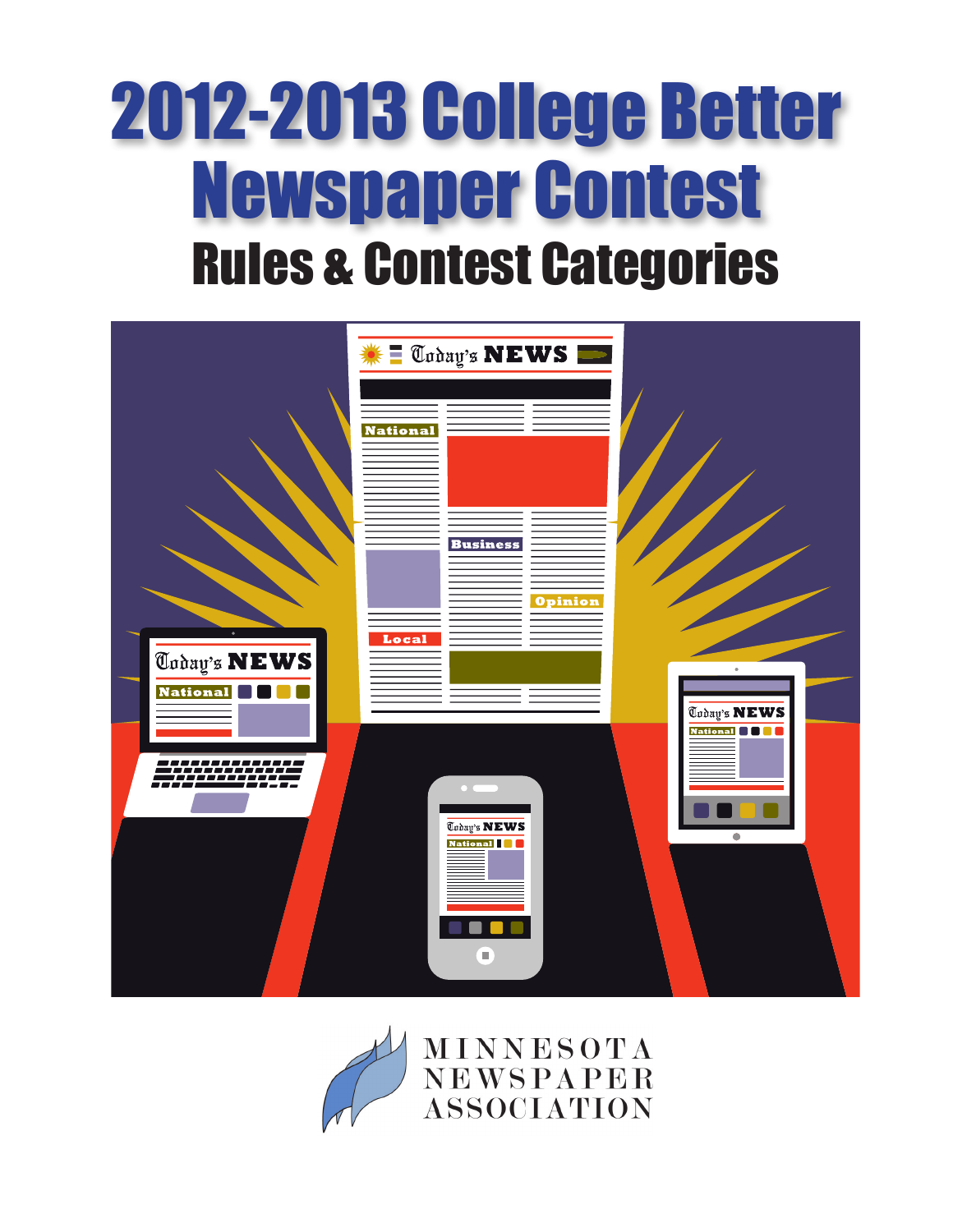# **2012-2013 College Better Newspaper Contest Rules**

### **GENERAL PURPOSE OF THE CONTEST**

One of the reasons for MNA's existence, as laid down in the association's Articles of Incorporation (Art. III) is: "To secure improved standards in the practice and the profession of journalism." The purpose of this annual contest, therefore, is to recognize excellence in the various aspects of college newspaper journalism so that the practice and profession of journalism by future newspaper men and women in Minnesota may be advanced.

### **WHO MAY ENTER**

Any college newspaper in Minnesota. Some awards are given to the newspaper as a whole; others are given to individual staff members. If you are not on the list of colleges displayed in the contest system, please contact LuAnn Yattaw by phone (612-278-0235) or email (luann@mna.org).

### **DEADLINE**

**Monday, October 14, 2013.** All entries must be uploaded to the online system by 11 p.m. Oct. 14. Categories that require mailed entries must be postmarked on or before Oct. 14. Entries postmarked later than Oct. 14 will not be accepted. Hand deliveries must be made to the MNA office by 5:00 p.m., Monday Oct. 14.

### **TIME PERIOD**

Anything published from September 1, 2012 through August 31, 2013.

### **JUDGING**

Judges from the Illinois Press Association (IPA) which include working newspaper professionals, journalists and journalism instructors, will be selected as judges. Judges will be directed to award a first, second, and third place in all categories where merited.

### **AWARD PRESENTATION**

The College Better Newspaper Awards will be presented at the Better Newspaper Contest Banquet, along with the professional awards, on Thursday, January 23, 2014 at 6:30 p.m. as part of the 146th Annual MNA Convention at the DoubleTree by Hilton Minneapolis South. Winners will be notified by letter from the MNA office. We will ask all winners not to publicize the fact, but wait until the January convention to do so.

### **HOW TO ENTER**

First, read the rules and accompanying submission instructions! We have tried to make them clear. Judges will be instructed to give weight, in case of a tie, to the entry which most closely follows instructions. Failure to comply with instructions will be grounds for elimination from the contest. If you have questions, the MNA staff is prepared to assist you. To reach us, please call the MNA office, 612- 332-8844 or 800-279-2979 or e-mail member@mna.org. You may also contact LuAnn Yattaw by phone (612-278- 0235) or email (luann@mna.org). **See the detailed "How to Enter the 2012-2013 MNA Better Newspaper Contest" document for detailed submission instructions.**

### **CONTEST TIPS**

You are required to fill out an entry form online for each entry. Most categories require the submission of a full-page PDF tearsheet or URL online. Some categories require the submission, by mail, of full issues or sections.

Do not crop entries. All entries must be unaltered in any way. All mailed entries from a single newspaper must be submitted at one time in one package with entry labels, printed from the online system, affixed to the front of each mailed entry.

The date each entry was published must appear somewhere on the document you submit. If no dateline appears, you must supply a notarized proof of publication that states the run date. The affidavit should be stapled behind the mailed entry blank or uploaded with the entry.

For awards in the individual division, you may only submit entries that have appeared in your college newspaper. (For instance, if an individual worked for his or her hometown newspaper during the summer, he or she could not submit something that had been published in that newspaper. But if it had also appeared in his or her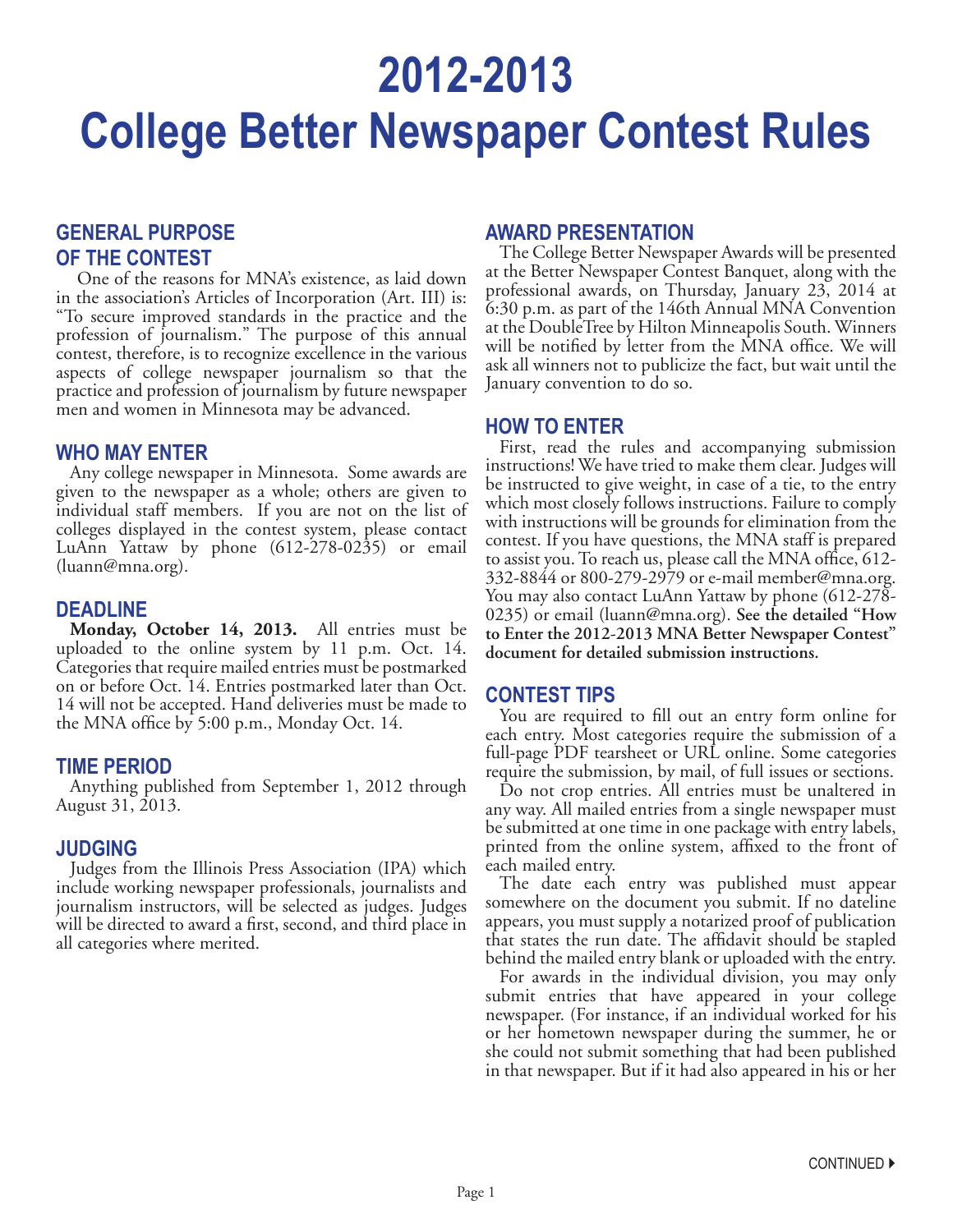college newspaper, then it could be submitted.)

For awards in the newspaper division, each college newspaper may submit one entry. For awards in the individual division, each individual may submit two entries per category.

Stories or a series done by more than one writer will be counted as a single entry (one of two allowed) for the writer listed first on the contest entry form. Other writers on that series will still be able to enter twice more in that category.

In categories that require the entry of three issues (such as General Excellence), these three issues count as ONE entry at \$3, NOT \$9. Submit all three issues together.

Label mail-in entries correctly. Affix printed entry label securely. When more than one section or issue is required, be sure to bind all materials together securely with a binder clip, rubber bands, or enclose in a manila envelope.

For entries that require PDF submission online, make sure your PDF file works, and is the correct file for the category. Please keep file sizes to 5MB or less, to aid judges in accessing entry content.

### **FEES**

There will be a \$3 fee for each entry. Payment for entries may be completed online with a credit card, or a check in the full amount owed may be mailed to MNA. Fees collected will be earmarked for two purposes: To provide winners with awards and to pay expenses associated with judging. Make checks payable to MNA.

### **SPECIAL NOTE**

For the purposes of judging, MNA has divided contestants into groups based on information in our member records. If you feel MNA has mis-categorized your newspaper, please let us know immediately, and we will update your records. These divisions include, "circulation groups" defined as "2 Year College/University" or "4 Year College/ University;" and "frequency" defined as "Daily" or "Non-Daily."

### **AWARDS TO NEWSPAPERS**

- 1. General Excellence
- 2. Website

Rules for this division: Entries from three different issues from within the contest period must be submitted. Each newspaper may submit one entry.

### **AWARDS TO INDIVIDUALS**

- 3. Best Advertisement print or online
- 4. Local Breaking News Coverage
- 5. Government/Public Affairs Reporting
- 6. Investigative Reporting
- 7. Human Interest Story
- 8. Business Story
- 9. Social Issues Story
- 10. Arts & Entertainment Story
- 11. Sports Story
- 12. Columnist
- 13. Editorial
- 14. Use of Information Graphics and Graphic Illustration
- 15. Best Use of Multimedia
- 16. Photography
	- a. News Photo
	- b. Feature Photo
	- c. Sports Photo
	- d. Photo Story

Rules for this division: Each individual may enter no more than two entries in each category. Entries may be selected from any issue in the contest period.

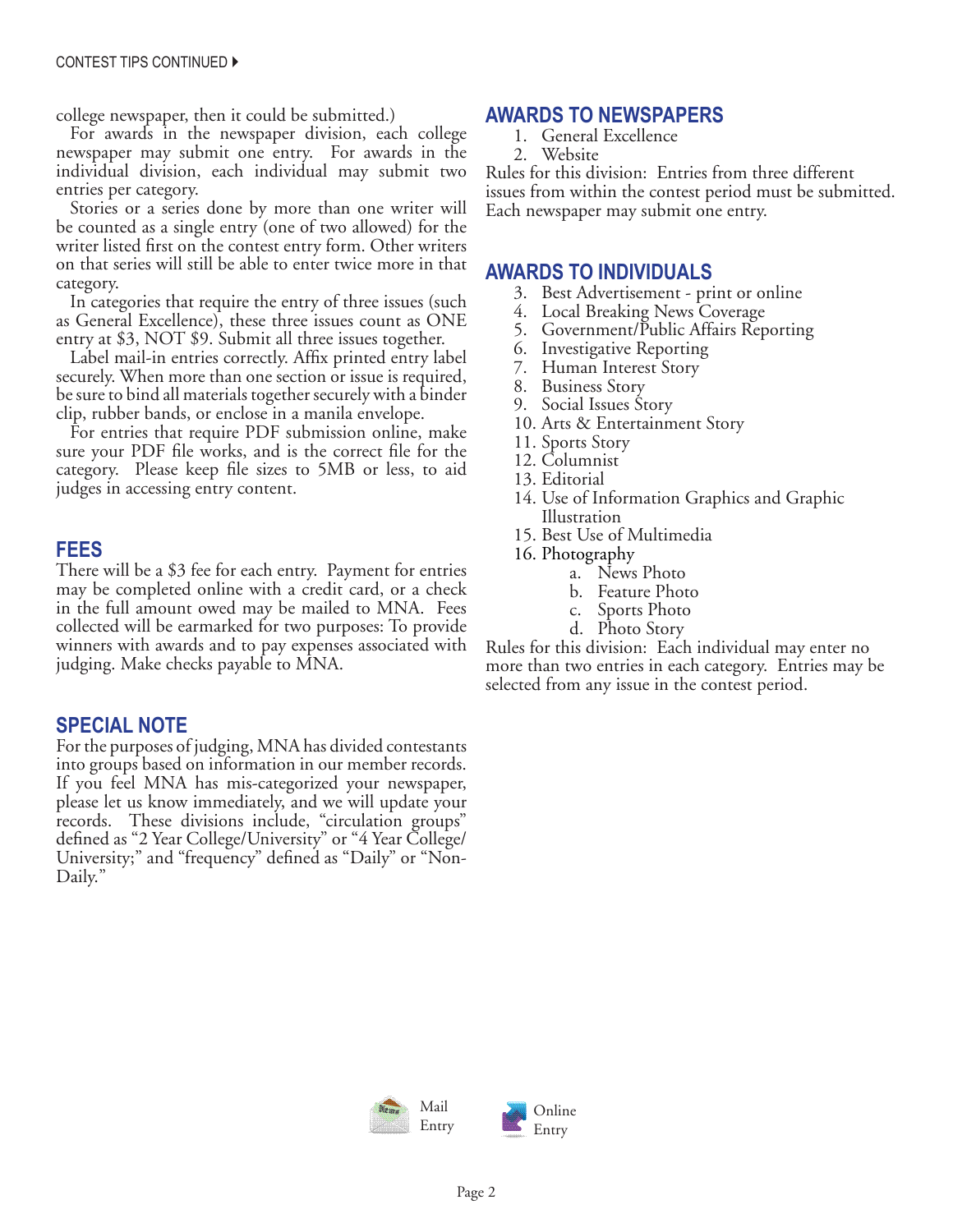# **Awards To Newspapers**

THE FOLLOWING CATEGORIES are open to NEWSPAPERS from all colleges in the state. Each newspaper may submit ONE entry in each of the following categories.



### **GENERAL EXCELLENCE**

*(Competition for the total newspaper)*

**Purpose:** To recognize the balanced excellence of the college newspaper as a whole. Judging on five criteria:

(a) depth, breadth and quality of news coverage,

(b) quality of advertising, both classified and display,

(c) quality of editorial page, with particular attention to relevance to community,

(d) quantity and quality of pictorial material, and

(e) overall appearance of the newspapers.

Submit entire issues by mail from three separate months between September 1, 2012, and August 31, 2013, for a total of THREE issues.

### **WEBSITE**

## **2. 3. 3. 3. 3.**

**Purpose:** Your website will be randomly visited by our judges a minimum of three times. Judging will be based on the following criteria:

- Content: quality of news and editorial matter
- Navigation: ease of finding and retrieving information from the website
- Visual/Design: layout, use of graphics, photographs, animation, color and other visuals

 • Advertising: innovative strategies and/or evidence of revenue generation

 • Community: demonstration that the website fulfills a "community gatekeeper" role.

Submit URL online.

# **Awards To Individuals**

THE FOLLOWING CATEGORIES are open to INDIVIDUALS from all college newspapers in the state. If more than one person on a newspaper staff wishes to enter the same category she or he may do so.

The rules allow each individual to enter up to TWO entries per category in the following categories. No more than two entries per category by a single individual is permitted. For example, an individual may choose his or her TWO best columns to enter. These two must be treated as two separate entries; entrants will fill out an entry form for each entry and \$3 must be paid for EACH column entered.

**WRITING CRITERIA:** Judges are asked to give equal weight to the writing and to the form in which it is written. That is, what the entry is about is as important as the how; expressed in another way, the selection of significant material to report about will be given equal weight to the way such material is handled.

### **BEST ADVERTISEMENT**

*(Individual competition)*

**Purpose:** To recognize overall excellence of the best staff-produced print OR online college newspaper ad, awarded to the individual who conceived and developed the idea. Judges will be asked to consider the originality and appearance of the ad, and give 50 percent weight to the ad idea, 25 percent to the copy and 25 percent to the layout and design. Submit tearsheets or URLs online from issues dated September 1, 2012, through August 31, 2013. Each individual may submit two (2) entries.

**4.**

### **LOCAL BREAKING NEWS COVERAGE**

### *(Individual competition)*

**Purpose:** This award will recognize excellence in breaking news coverage both in print, and online. Entrants may submit online coverage from a 24-hour period surrounding the news event, as well as the edition of the newspaper printed in closest proximity to the event (the next printed edition). Judges will consider: enterprise, thoroughness, objectivity and local importance; clarity will be paramount; style will be a secondary criteria.

Individuals at Dailies: Submit tearsheets and URLs online from any issues within the contest period. You may submit print and online coverage on the news events from a 24-hour period.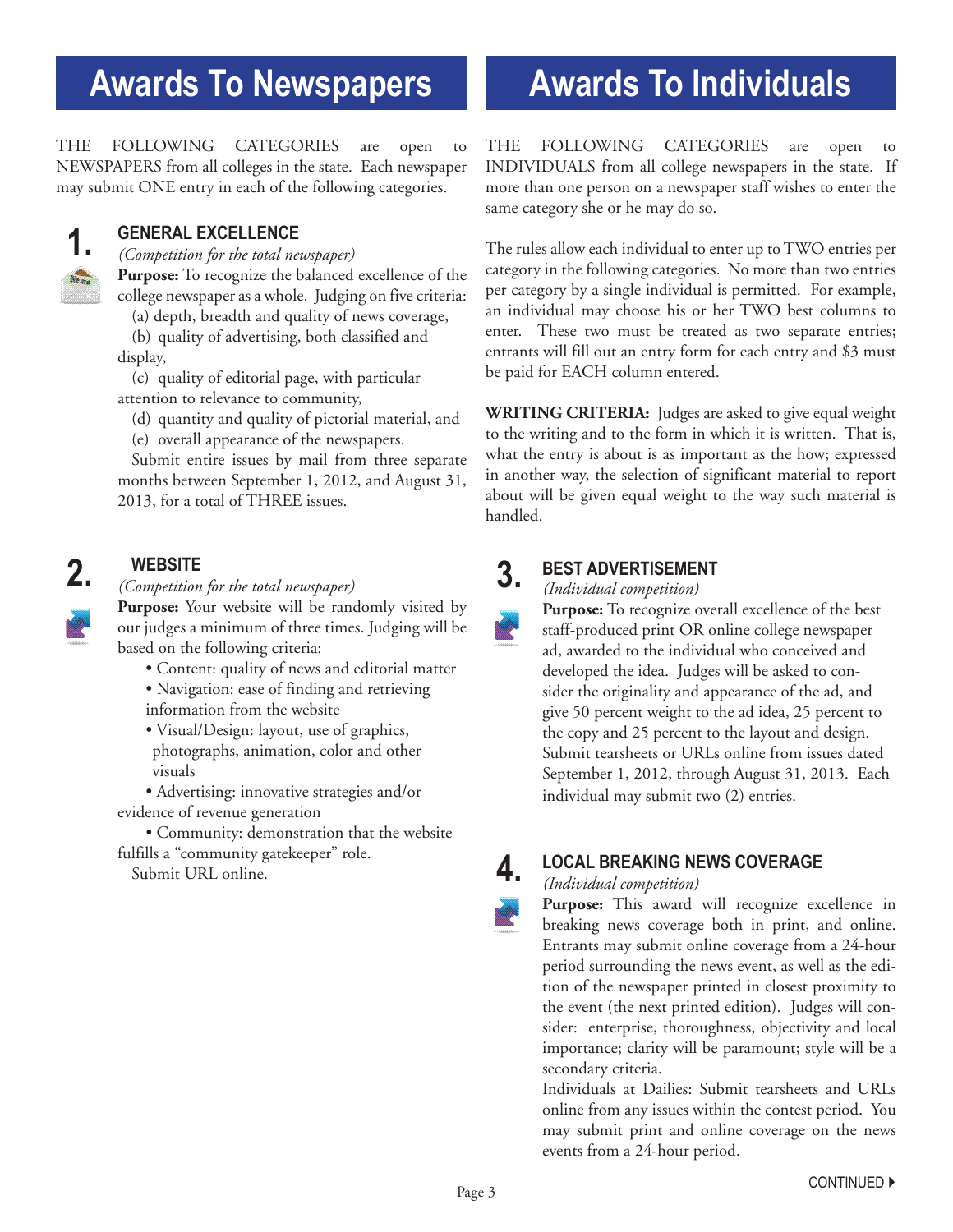#### LOCAL BREAKING NEWS CONTINUED ▶

Individuals at Weeklies: Submit tearsheets and URLs online from any issues within the contest period. You may submit online coverage of the news events from a 24-hour period, in addition to stories from the next available print edition of the newspaper.

Each individual may submit two (2) separate entries. Each entry consists of one (1) or more full page PDF tearsheets and related URLs on a local news story submitted online.

# **5.**

**6.**

### **GOVERNMENT/PUBLIC AFFAIRS REPORTING**

### *(Individual competition)*

**Purpose:** This award will recognize exemplary reporting on local, state or federal government and how it affects a newspaper's community. Judges will consider the clarity and relevancy to readers. Stories might be on coverage of city hall, school boards, state legislation, etc. Editorials supporting the reporting examples may be part of the entry, but not the focus of the entry.

Individuals: Submit tearsheets online from any issue within the contest period. Each individual may submit two (2) entries. One entry consists of government/public affairs coverage from any one issue (may include more than one story). Submit PDF tearsheets online.

### **INVESTIGATIVE REPORTING**

### *(Individual competition)*

**Purpose:** To recognize excellence in investigative reporting. Judges are asked to give equal weight to the content of the writing and to the form in which it is written, that is, the selection of significant material to report about will be given equal weight to the way such material is handled. Submit tearsheets online of either a story or a series of stories on the same subject, written by the same reporter, at any time from September 1, 2012 through August 31, 2013. "Investigative reporting" will be defined as in-depth reporting that goes beyond the surface of the news, requiring more time, more work and more professional skill than normal reporting work. Each individual may submit two (2) entries.



**8.**

Ø.

**9.**

### **HUMAN INTEREST STORY**

*(Individual competition)*

**Purpose:** This award will recognize excellence for a single human interest story. A human interest story is a feature story that discusses a person or persons in an interactive and/or emotional way. It presents people and their problems, concerns, or achievements in a way that brings about interest or sympathy in the reader. Columns should not be entered in this category. Judges will consider: readability, originality and impact.

Submit tearsheets online from any issue within the contest period.

Each individual may submit two (2) separate entries. One entry consists of full page PDF tearsheet(s) submitted online.

### **BUSINESS STORY**

### *(Individual competition)*

**Purpose:** This award will recognize excellence in business writing. Business columns should not be entered in this category. Judges will consider: readability, content, impact, local importance.

Submit tearsheets online from any issues within the contest period.

Each individual may submit two (2) separate entries. One entry consists of full page PDF tearsheet(s) submitted online.

### **SOCIAL ISSUES STORY**

*(Individual competition)*

**Purpose:** This award will recognize excellence for a social issues story or series. Social issues are matters that can be explained only by factors outside an individual's control and immediate social environment which affect many individuals in a society. Common social issues include poverty, violence, justice, human rights (suppression of), equality (or discrimination), and crime, and usually revolve around conflicting viewpoints and tensions between people who take different stances. Columns should not be entered in this category. Judges will consider: readability, originality, and impact.

Submit tearsheets online from any issues within the contest period.

Each individual may submit two (2) separate entries. If the entry is part of a series of multiple stories, the entry will be limited to three (3) stories per single entry. One entry consists of full page PDF tearsheets for (1) to three (3) stories online.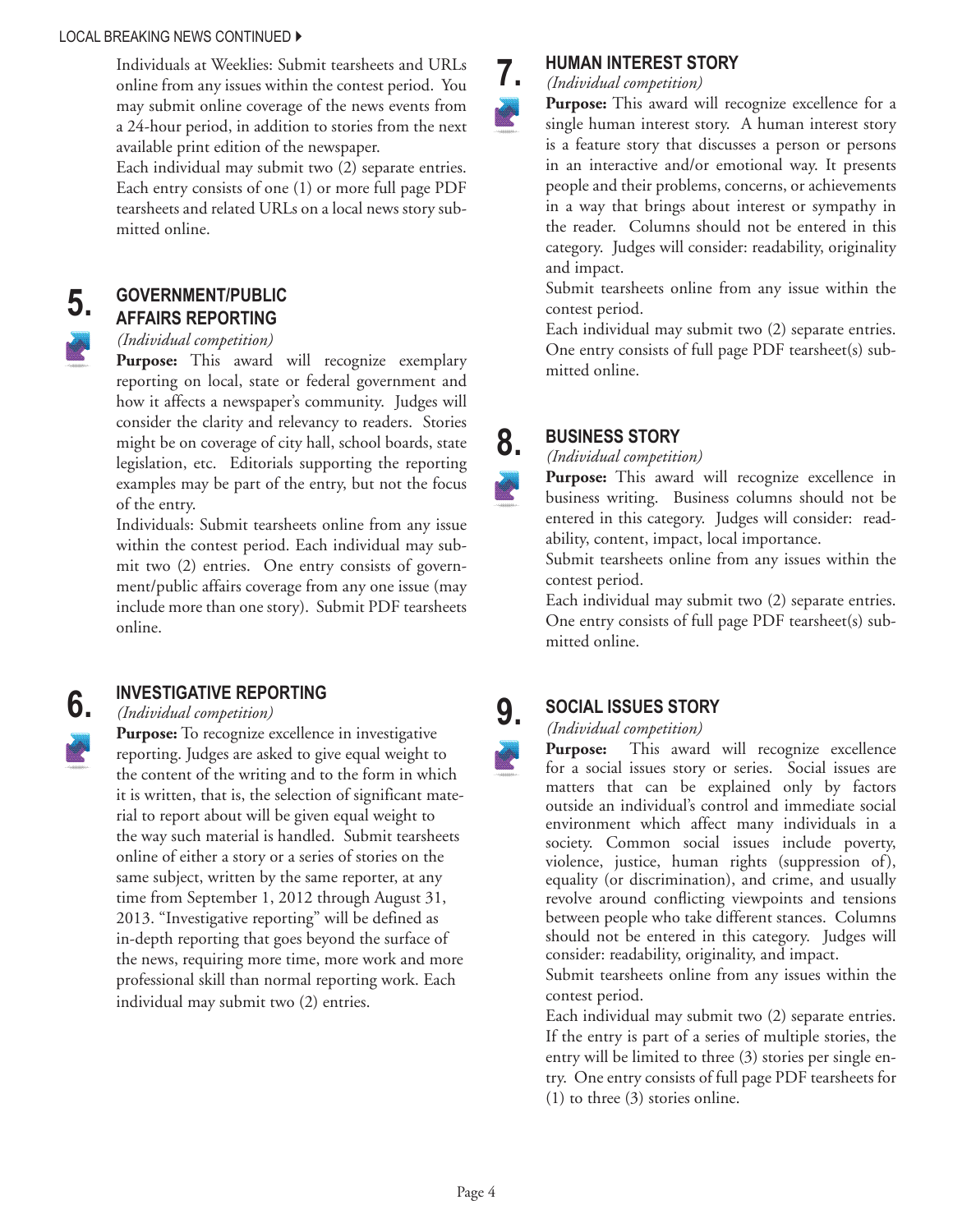### **ARTS/ ENTERTAINMENT STORY** *(Individual competition)*  **10.**

**Purpose:** To recognize excellence in coverage/critiques of arts and entertainment events. Judges are asked to give equal weight to the content of the writing and to the form in which it is written. Submit tearsheets online from any issues from the contest period. Each individual may submit two (2) entries.

### **SPORTS STORY 11.**

*(Individual competition)*

**Purpose:** To recognize excellence in sports reporting. Judges are asked to give EQUAL weight to the content of the writing and to the form in which it is written. Selection of significant material to report about will be given equal weight to the way such material is handled. Each individual may submit two (2) entries. Submit tearsheets online from any issues from September 1, 2012, through August 31, 2013.

# **COLUMNIST 12.**

*(Individual competition)*

Purpose: To recognize excellence in column writing. Judges will evaluate the purpose of the column (i.e., whether it interprets, entertains, advocates, etc.). With that in mind, they will determine how well the column fulfilled its goal. Literary style, ability or cleverness of the writer, depth of the material or research, local interest and relevance to the college community will be considered. Submit columns published in any issue from September 1, 2012, through August 31, 2013. Each individual may submit two (2) entries.

### **EDITORIAL 13.**

*(Individual competition)*

**Purpose:** To recognize the single best editorial published in a Minnesota college newspaper from September 1, 2012, through August 31, 2013. Quality of writing, significance to the school, importance of the issue, success of the argument on the reader, general impact—all will be considered. Each individual may submit up to two  $(2)$  entries.

#### **USE OF INFORMATION GRAPHICS AND GRAPHIC ILLUSTRATION 14.**

*(Individual competition)* 

**Purpose:** This award will recognize excellence in staffproduced information graphics and graphic illustrations. Judges will consider: artistic design; usefulness to the reader, clarity of content; and enhancement to the story.

Individuals: Submit tearsheets or URLs online from any issues within the contest period. Each individual may submit two (2) separate entries. Each contest entry consists of full page PDF tearsheets of three (3) to five (5) examples along with the related story submitted online. Please provide descriptive language of the graphic in the entry form.

#### **BEST USE OF MULTIMEDIA 15.**

*(Individual competition)* 

**Purpose:** The award will recognize excellence in using new media to impact storytelling. Judges will consider: best presentation that supports storytelling and enhances the impact of the story with the use of multimedia; and must include, but is not limited to, audio, video, podcasts, photo galleries or animation as appropriate for the story. The entry can be a story that appeared on the Web only, but must include the use of multimedia. If the story also appeared in print, the story on the website must go beyond what appeared in the print edition to enhance the story. Submit URLs online from any date from the contest period. Each individual may submit two (2) entries.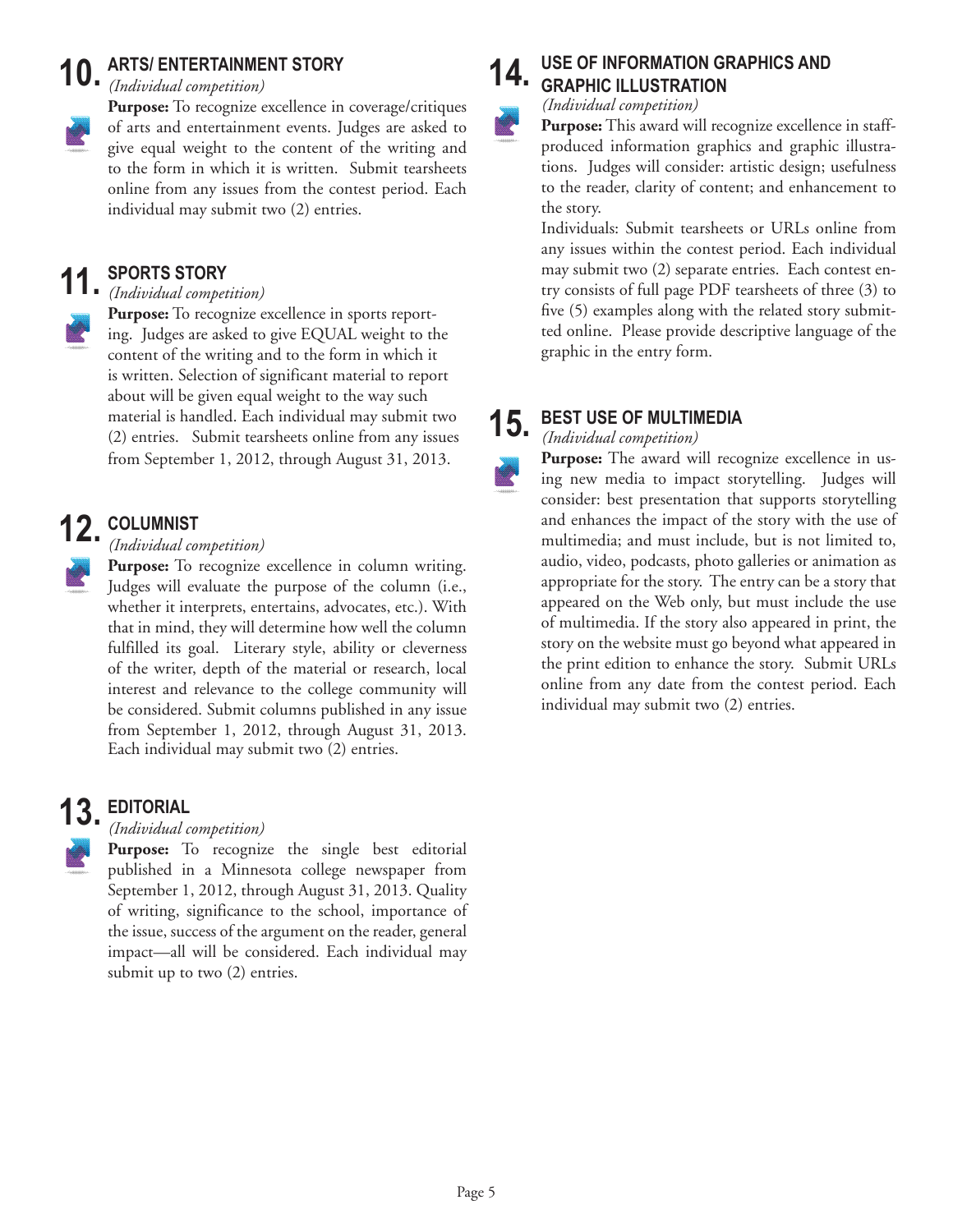### **PHOTOGRAPHY 16.**

*(Individual competition)*

**Purpose:** To recognize excellence in photojournalism by individual newspaper photographers. There are four categories:

- a. News Photo
- b. Feature Photo
- c. Sports Photo
- d. Photo Story\*

 Judges will give 75 percent weight to the content of the photo, 25 percent to technique. More than one person per newspaper may enter.

**\*A photo story** is defined as three or more photos that tell a story. For photo story entries, submit ONLY TEARSHEETS. If a number of photos on the same story appear in successive issues or in a single issue, they should be entered as a single entry. Photo stories will be judged based on the story told by the photos, not the accompanying copy.

 **For all other photo categories,** submit entire tearsheets online from the issue in which the photo was published, if more than one photo appears on the page, add descriptive language in the comment section of the entry form. Each individual may submit two (2) entries. Submit any photo(s) published September 1, 2012 through August 31, 2013.

# **Have You...**<br>1. Complied wit

- Complied with the rules for each category entered?
- 2. Completed an entry form online for each entry?
- 3. Attached a printed entry label to each mailed entry?
- 4. Included a list of all entries along with the \$3 entry fee for each entry?
- 5. Postmarked or submitted your entries by October 14?

### **Mail payment and entries to:**

MNA College Better Newspaper Contest

12 South Sixth Street, Suite 1120

Minneapolis, MN 55402-1502

E: member@mna.org | P: 612-332-8844

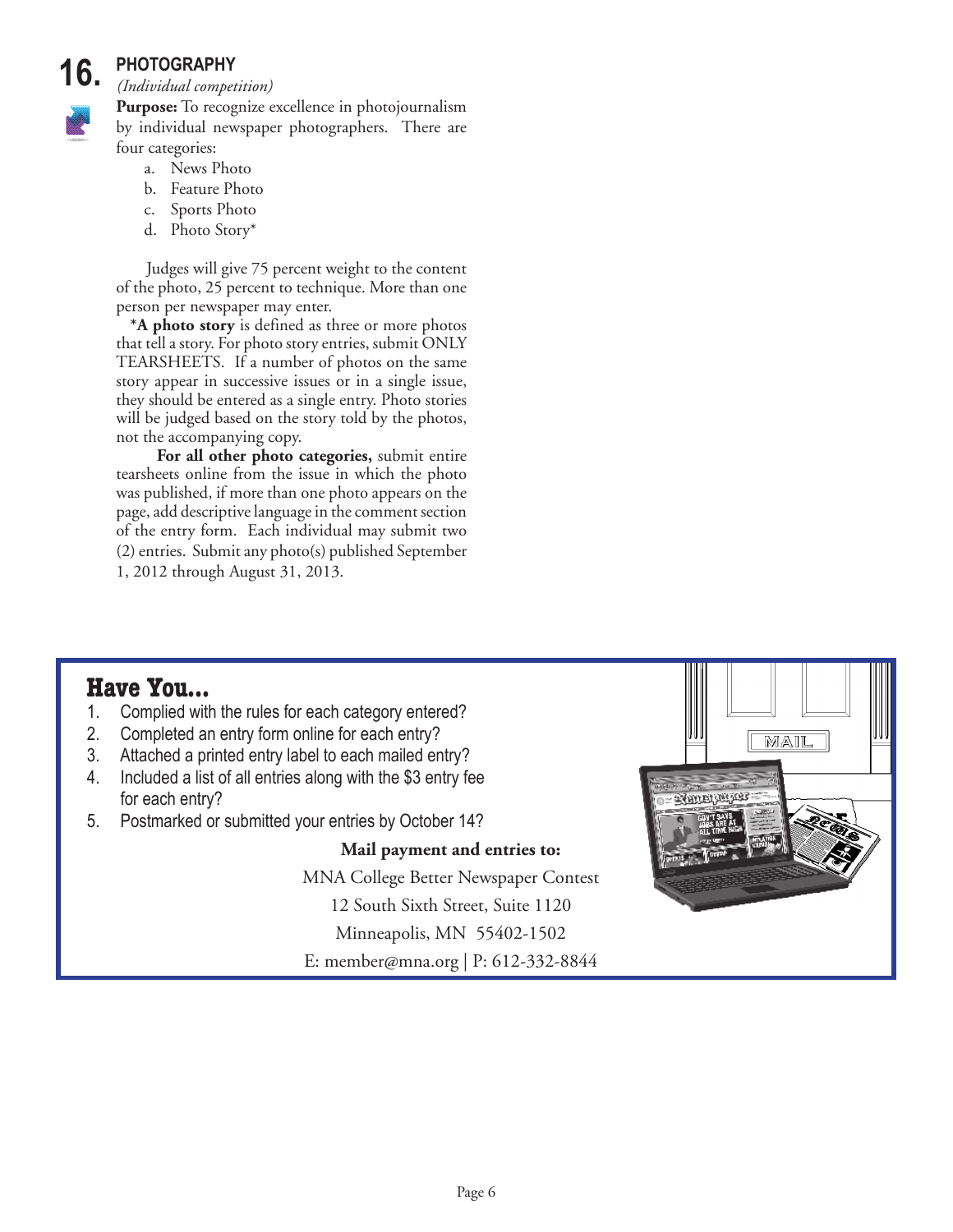### Frequently Asked Questions

*If you have any questions about the BNC, please read the full rules and instruction packet first. We have tried to make the directions clear and user-friendly. We've provided some answers to frequently asked questions below, but if you still have questions, the MNA staff is prepared to assist you. To reach us, please call the MNA office, 612-332-8844 or 800-279-2979 or email member@mna.org.*

### **What work can I enter in the BNC?**

Anything published between September 1, 2012, through August 31, 2013

### **What browser should I use?**

The contest site www.betterbnc.com is compatible with Internet Explorer (6+) and FireFox (2+) on the PC, and FireFox (2+) on the Macintosh. FireFox is BetterBNC's recommended browser.

### **How do I know what my password is?**

The first time you login into the system, the default password is "bnc" (password is case sensitive). You will be prompted immediately to update your password and contact information.

If you've already changed your password, and have lost or forgot it, please email or call LuAnn Yattaw who can help re-set the password (luann@mna.org or 612-278-0235).

### **What if my info is wrong or my paper is not listed!?**

We have worked very hard to make sure all MNA newspapers are included on the publication list, and that the divisions of each paper are as accurate as possible. However if you note that your newspaper is missing OR the division/circulation is listed incorrectly, please do not panic, simply call MNA at 800-279-2979 or 612-332-8844 or email member@mna.org and it will be fixed A.S.A.P!

### **Do I have to fill out an entry form online for entries that I mail to MNA?**

Yes. You must fill out an entry form online for every single entry. Print and affix entry label securely to the entry materials that require mail-in submission. When more than one section or issue is required, be sure to bind all materials together securely with a binder clip, rubber bands, or enclose in a manila folder or envelope.

### **Which categories must by submitted by mail?**

1: General Excellence

MNA's mailing address is 12 South Sixth Street, Suite 1120, Minneapolis, MN 55402. Mailed entries must be postmarked on or before October 14.

*All other categories must be submitted online. If you do not have the capability to provide digital files for entry categories, contact MNA immediately, and we will work with you to create files that can be uploaded to the online contest system.*

### **There is no specific title for my entry (or there are multiple titles). What should I put here?**

On the entry form, when asked to provide "Headline or Title of Entry (exactly as it appears on the page)" - if there is no specific title, use the category title as a guide (e.g. "Paynesville Press - General Excellence" or "Sally Jones - Design Portfolio").

### **How do I make changes to an entry that I've already submitted?**

On the "Manage Entries" page of the contest system, identify the entry you'd like to update or change. In the "Actions" column, click "Label" to print a label to affix to mail-in entries. Click "Edit" to update or change an entry. You can delete uploaded files and upload new or additonal files, here, as well. Click "Disable" if you'd like to remove the entry from view of the contest administrator and judges. Click "Delete" if you'd like to remove the entry. This action is permanent.

### **Can I submit a series of stories as one entry in the contest?**

Unless otherwise noted, one entry consists of one story. Some categories allow you to submit more than one story as a single entry.

### **What file formats are accepted for uploading?**

File formats accepted by the system include .pdf, .jpg, .gif, and .png (and .doc in applicable categories). If for some reason you don't have a PDF of the tearsheet you wish to submit, it would be easy to snap a photo and submit the resulting photo file.

#### **What is the maximum file size?**

5MB is the maximum file size allowed by the contest system.